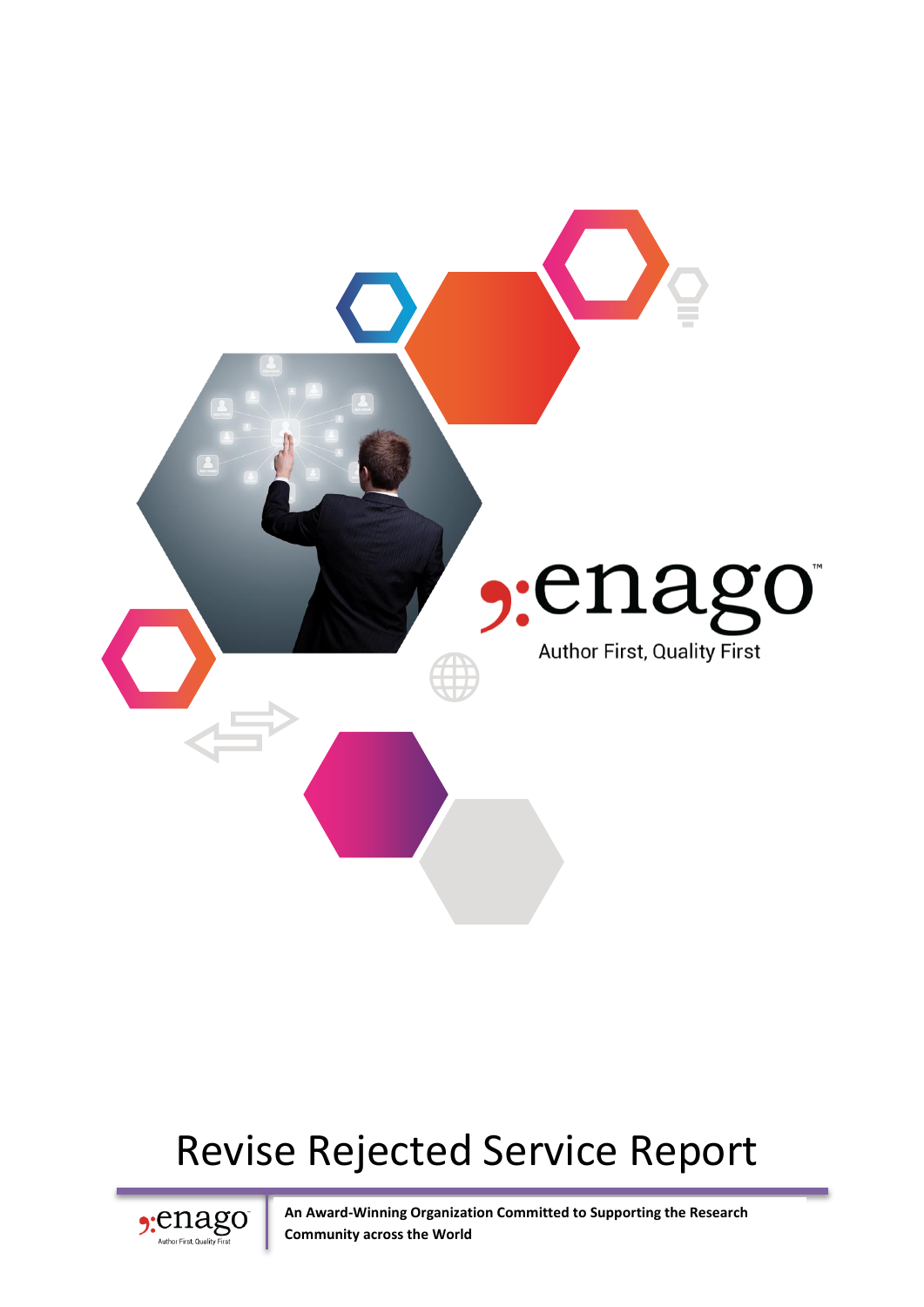#### **\*SAMPLE REPORT\***

#### *Message from the Manuscript Reviewer*

 $• • •$ 

Thank you for choosing Enago to assist you in revising your paper. I have carefully reviewed your manuscript and have performed a comprehensive evaluation. Based on the reviewer comments, I have made changes to the manuscript and have rewritten responses to reflect the same.

In this report, I have listed down all the major and minor changes made to the manuscript, enhancements that can be made to further strengthen the study, and next steps.

# Delivery Checklist

| <b>Revise Rejected Service Report</b><br><b>Delivered</b> |  |
|-----------------------------------------------------------|--|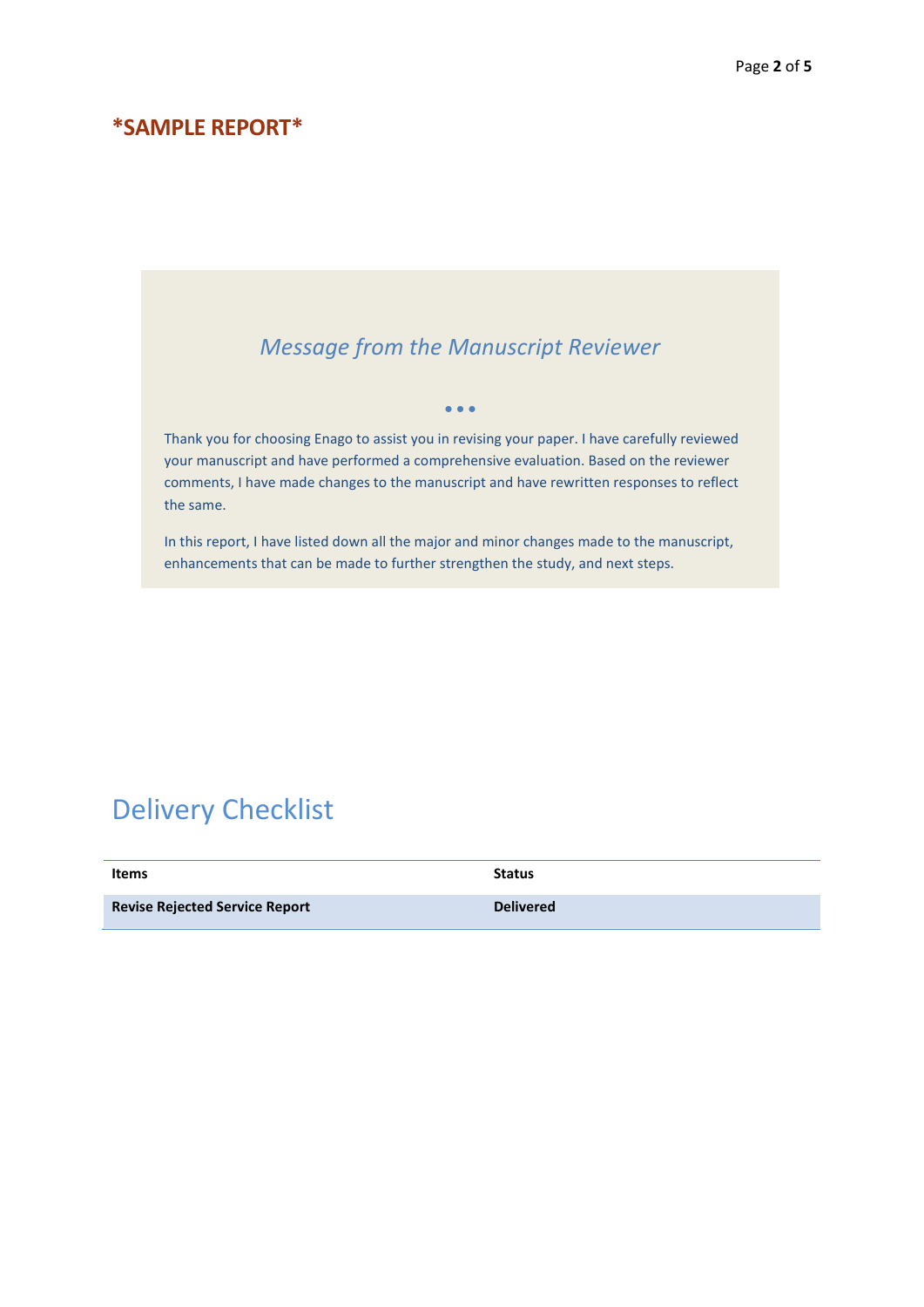

#### **Manuscript Details**

| <b>Assignment Code</b>      | ABCDE-1                                                                            | <b>Number of Tables and Figures</b> |  |  |
|-----------------------------|------------------------------------------------------------------------------------|-------------------------------------|--|--|
|                             |                                                                                    |                                     |  |  |
| <b>Journal Name and URL</b> | Indian Geotechnical Journal                                                        |                                     |  |  |
|                             | http://www.springer.com/engineering/civil+engineering/journal/40098?detailsPage=pl |                                     |  |  |
|                             | tci 2063510                                                                        |                                     |  |  |

### **List of Major Changes**

- There were three comments from the Reviewer-1 (Only one Reviewer), asking some explanation. The authors have responded well and added the necessary text in the revised manuscript.
- **O** The responses to the Reviewer are appropriate and optimal.
- **O** References needed reformatting according to the requirements of the Journal. This has been addressed in the manuscript.
- **O** I have edited the Cover Letter, for proper presentation and resubmission of the revised manuscript.
- All the Responses to the Reviewer are edited for better English.
- Manuscript needed some re-organization of sub-headers; I have completed this and now the manuscript is organized as per the instructions of the Journal.
- Figure 1 legend needed some re-ordering of the panel descriptions and it is now done.
- **O** Please note that we have added line numbers in the manuscript in order to refer to the locations wherein changes were incorporated with respect to the reviewer's comments.

#### **List of Minor Changes**

- **O** I have edited the newly inserted text for proper presentation and grammar.
- The previous original text also needed few minor edits for grammar and syntax, and I corrected all of them.

Enago | Disclaimer: Any unauthorized reprint or use of this material is prohibited. No part of this report may be reproduced or transmitted in any form or by any means, electronic or mechanical, including photocopying, recording, or by any information storage and retrieval system without express written permission from the author/publisher. Note that our experts have taken utmost care during submission of your manuscript and we guarantee service quality. However, document acceptance/rejection is solely based on the journal's discretion.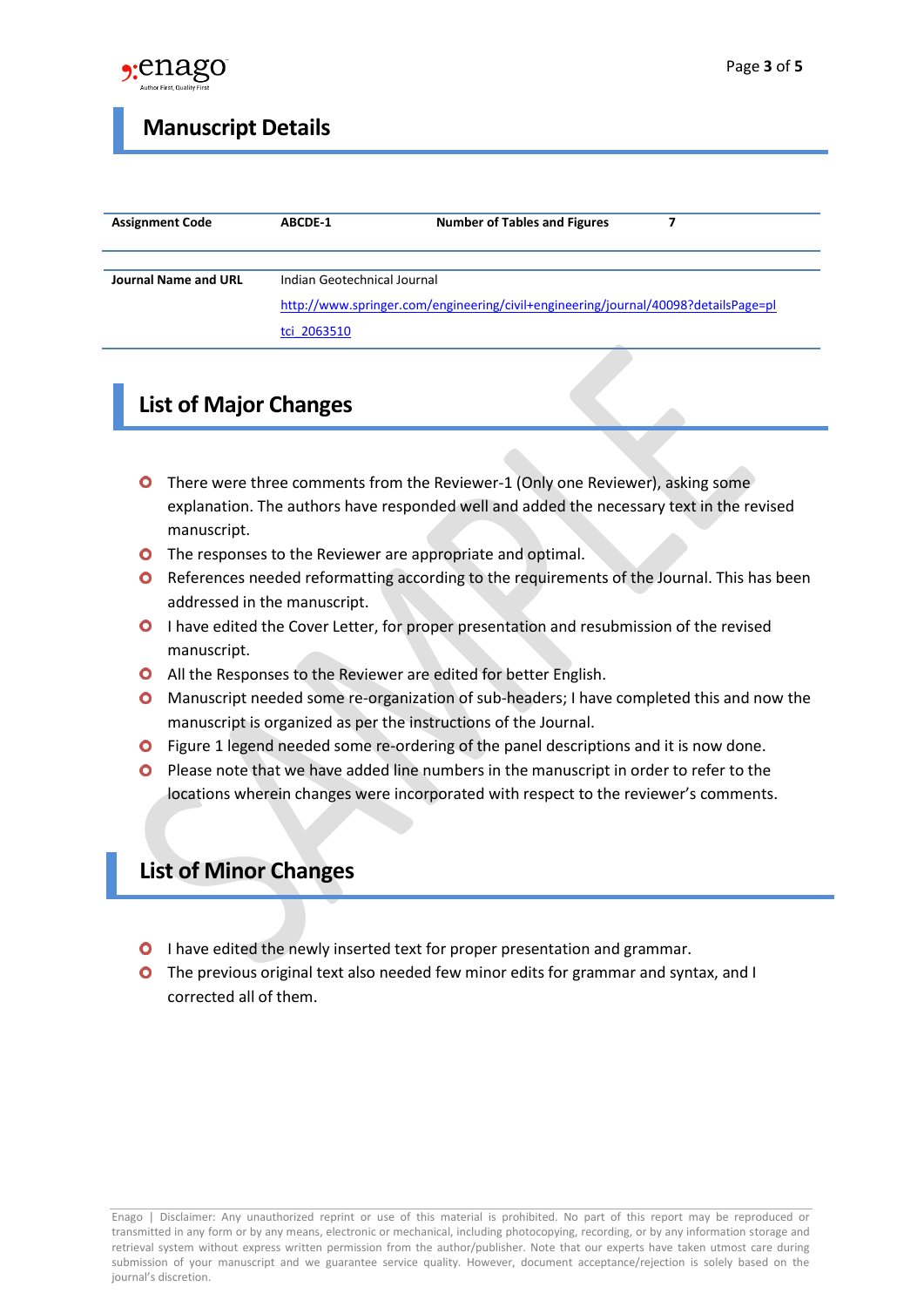

#### **Next Steps**

- **O** All the necessary revision to the original manuscript has been done by the Authors.
- All the needed editing, re-organization and re-formatting are done. Please ensure at your end in case you come across any changes that need to be addressed by us.
- Authors only need to verify the changes and edits made and accept all the track changes and submit the clean version along with the Cover letter and Responses to Reviewer Comments.

Enago | Disclaimer: Any unauthorized reprint or use of this material is prohibited. No part of this report may be reproduced or transmitted in any form or by any means, electronic or mechanical, including photocopying, recording, or by any information storage and retrieval system without express written permission from the author/publisher. Note that our experts have taken utmost care during submission of your manuscript and we guarantee service quality. However, document acceptance/rejection is solely based on the journal's discretion.